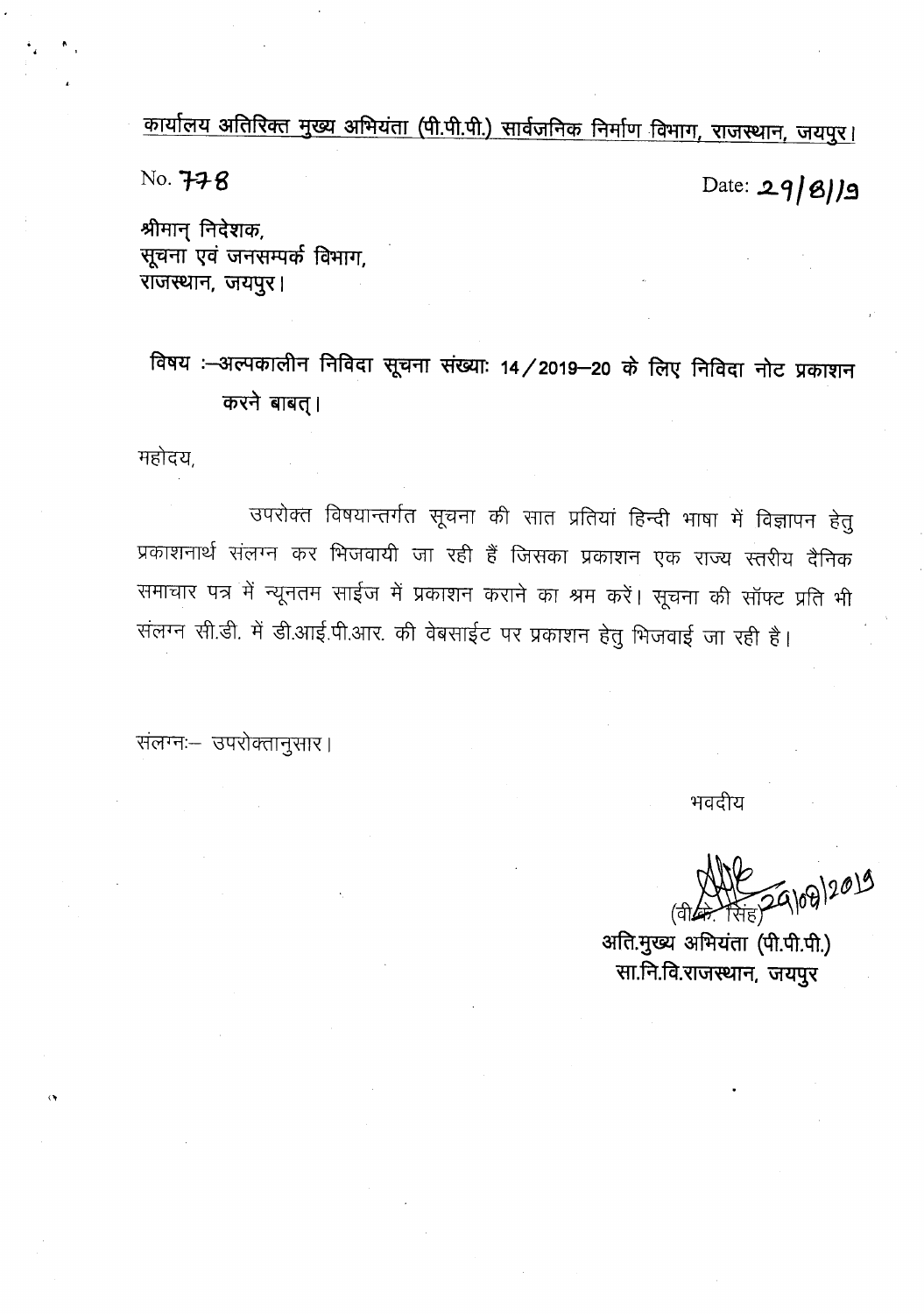# OFFICE OF THE ADDITIONAL CHIEF ENGINEER (PPP) P.W.D., RAJASTHAN, JAIPUR No. **778** Date:- **29/0112**

#### SHORT TERM NIT No. *14/2019-20*

### INVITATION OF RFP/FINANCIAL BIDS FOR TOLL FEE COLLECTION

On behalf of Hon'ble Governor of Rajasthan, PWD, Rajasthan, invites RFP/Financial Bids for Toll Fee Collection for ADB funded Highways under RSHIP Tranche-l Package-04 in specified format.

The RFP/Financial Bid document can be viewed or *I* and downloaded from website: http://sppp.rajasthan.gov.in, http://www.pwd.rajasthan.gov.in and http://eproc.rajasthan.gov.in from 30.08.2019. Any further amendments to the RFP/Financial Bid document shall only be made available on above websites as such prospective Bidders are expected to visit the above websites for the same.

 $UBN$   $No: PWD\$  $O\$  $O\$  $O\$  $O\$  $O\$  $O\$  $O\$  $PWD$  1920 SLOBOY 629

Addl. Chief PWD, Jaipur

Email: aceppp.pwd@rajasthan.gov.in Tel: +91-141-2223547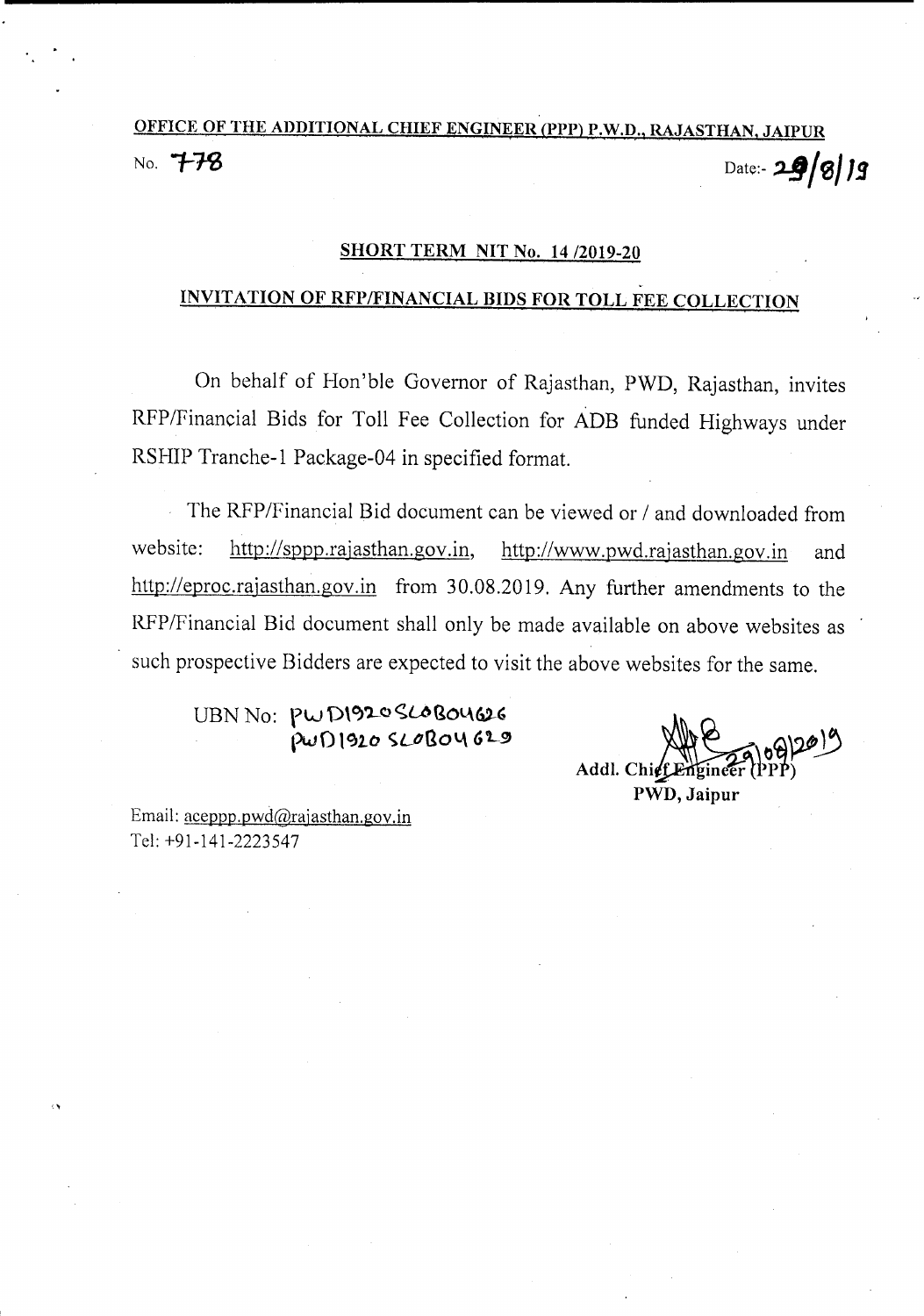#### GOVERNMENT OF RAJASTHAN OFFICE OF THE ADDITIONAL CHIEF ENGINEER (PPP) PUBLIC WORKS DEPARTMENT JACOB ROAD, CIVIL LINES JAIPUR (RAJASTHAN)

#### SHORT TERM NIT No. *14/2019-20*

#### INVITATION OF RFP/FINANCIAL BIDS FOR FEE COLLECTION

### Date: **.,2..!:) /% <sup>J</sup>1.9**

Short Term NIT for Toll Collection of following Highways

| S.<br>N <sub>0</sub> | Fee Plaza location<br>(Name of Highway & Chainage in Km)       |          | Reserve<br>Price                      | <b>Bid</b><br><b>Security</b> | <b>Bid Due</b><br>Date upto | <b>Bid</b><br>Opening   |
|----------------------|----------------------------------------------------------------|----------|---------------------------------------|-------------------------------|-----------------------------|-------------------------|
|                      | <b>Section</b>                                                 | AT<br>Km | (Rs. in<br>Lacs)<br>For six<br>months | (Rs. In<br>Lacs)              | 11:30 A.M.                  | Date at<br>$12:00$ noon |
| 1.                   | Ajeetgarh to Chala section<br>from Km 16.200 to Km<br>49.335   | 24       | 82.25                                 | 1.64                          | 05.09.2019                  | 05.09.2019              |
| 2.                   | Singhana to State Border via<br>Buhana from Km 0.0 to Km<br>33 | 29       | 80.14                                 | 1.60                          | 05.09.2019                  | 05.09.2019              |

- 1. Initially the assignment shall be for Six Months with review and periodical extension for another Six Months.
- 2. The Terms of Reference (TOR) for the assignment are attached with the RFP. The Indicative TOR can be found at http://www.pwd.rajasthan.gov.in, https://eproc.rajasthan.gov.in and http://sppp.rajasthan.gov.in.
- 3. Further information Can be obtained from the address below during office hours i.e. 09:30 to 18:00 hours.

Office of Additional Chief Engineer (PPP) Mr. V.K.Singh, Nirman Bhawan, Jacob Road Civil Lines, Jaipur -302006, Rajasthan, India Tele: +91 141 2223547 Email: aceppp.pwd@rajasthan.gov.in

4. The RFP along with all relevant documents should be submitted online on https://eproc.rajasthan.gov.in before the due date and time. i.e. 05.09.2019 upto 11:30 AM. Copy of DD/Bankers Cheque deposited towards Bid Fee, Bid Security and Bid Processing Fee has also be uploaded along with Bid Documents.